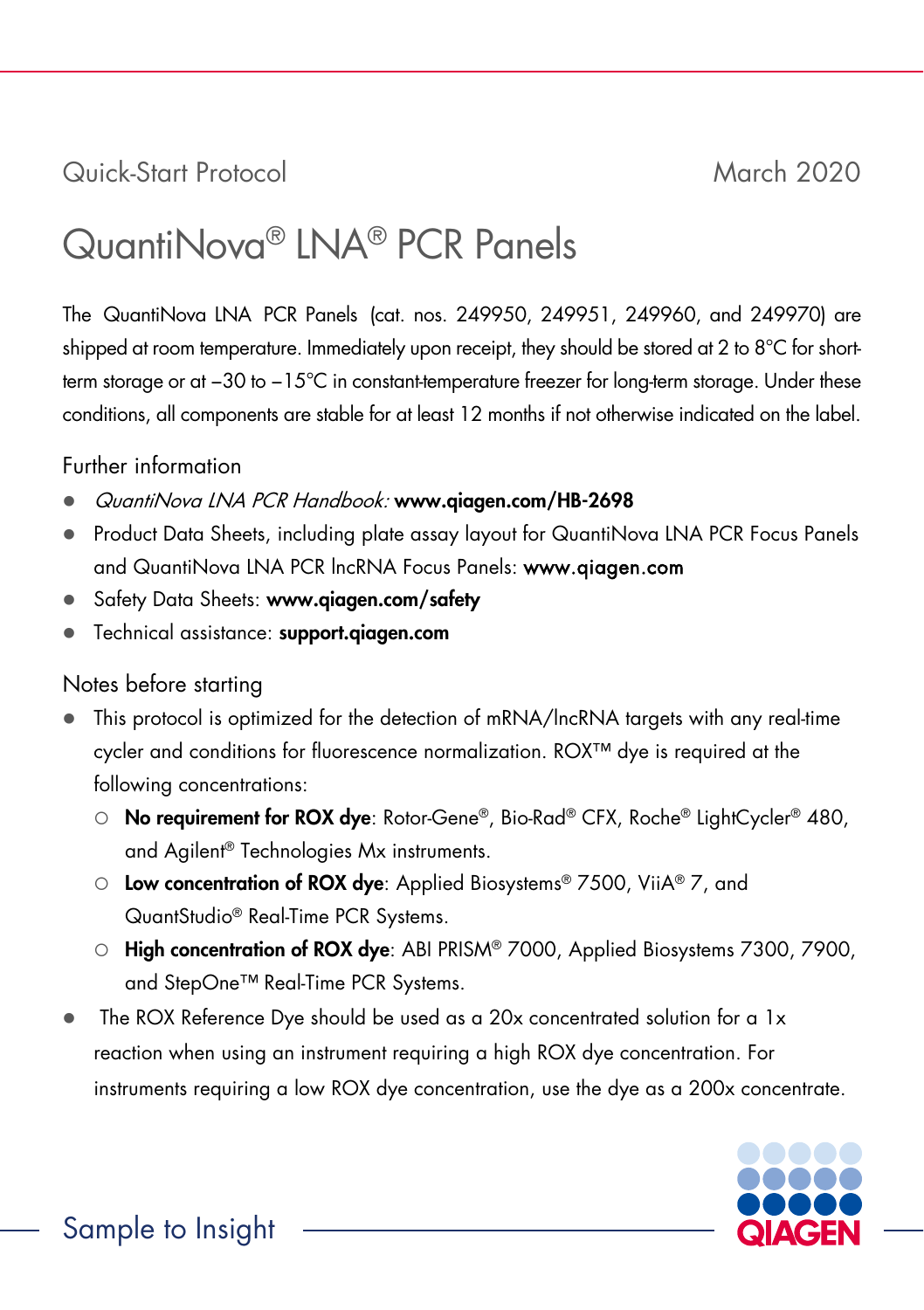- The 2x QuantiNova SYBR® Green PCR Master Mix contains the QuantiNova DNA Polymerase, which is inactive at room temperature. The PCR protocol must start with an initial incubation step of 2 min at 95°C to activate the QuantiNova DNA Polymerase.
- Always start with the cycling conditions and primer concentrations specified in this protocol.

#### Procedure:

The QuantiNova LNA PCR Panels can used in two different protocols: the 2-Step RT-PCR Protocol, which will be described below, and the 1-Step RT-PCR Protocol with one combined cDNA RT and the PCR reaction. For the 1-step RT-PCR Protocols, please refer to the QuantiNova LNA PCR Handbook.

### 2-Step RT-PCR procedure:

- 1. Thaw 2x QuantiNova SYBR® Green PCR Master Mix, template cDNA, QN ROX Reference Dye (if required), and RNase-free water. Mix the individual solutions.
- 2. When using the QuantiNova Reverse Transcription Kit, add 90 µl RNase-free water to each 20 µl reverse transcription reaction to dilute the cDNA. Mix by pipetting up and down several times.
- 3. Prepare a Master Mix for 1 sample according to Table 1 or for more than 1 sample according to Table 2 or Table 3. Due to the hot-start, it is not necessary to keep samples on ice during reaction setup or while programming the real-time cycler.

Note: Save the remaining volume of the cDNA synthesis reaction at −15 to −30°C for potential quality control analysis.

| Component                                | 96-well panels                   | 384-well panels      | <b>Final concentration</b> |
|------------------------------------------|----------------------------------|----------------------|----------------------------|
| 2x QuantiNova SYBR® Green PCR Master Mix | 1000 ul                          | $2000 \text{ pl}$    | 1x                         |
| ROX Reference Dye (ABI instruments only) | $100 \mu$ /10 $\mu$ <sup>*</sup> | 200 µl/20 µl*        | 1x                         |
| Diluted cDNA template                    | $100 \mu$                        | $100 \mu$            |                            |
| RNase-free water                         | Variable                         | Variable             |                            |
| Total Master Mix volume                  | $2000 \mu$ <sup>t</sup>          | 4000 µl <sup>t</sup> |                            |

Table 1. Master Mix setup for QuantiNova LNA PCR Panels for 1 sample

\* Use ROX Reference Dye as a 20x concentrate for cyclers requiring a high ROX dye concentration (i.e., ABI PRISM 7000, Applied Biosystems 7300, 7900, and StepOne Real-Time PCR Systems) and as a 200x concentrate for cyclers requiring a low ROX dye concentration (i.e., Applied Biosystems 7500, ViiA 7, and QuantStudio Real-Time PCR Systems). Adjust the amount of RNase-free water accordingly.

† Total Master Mix volume includes a reserve to compensate for pipetting variations.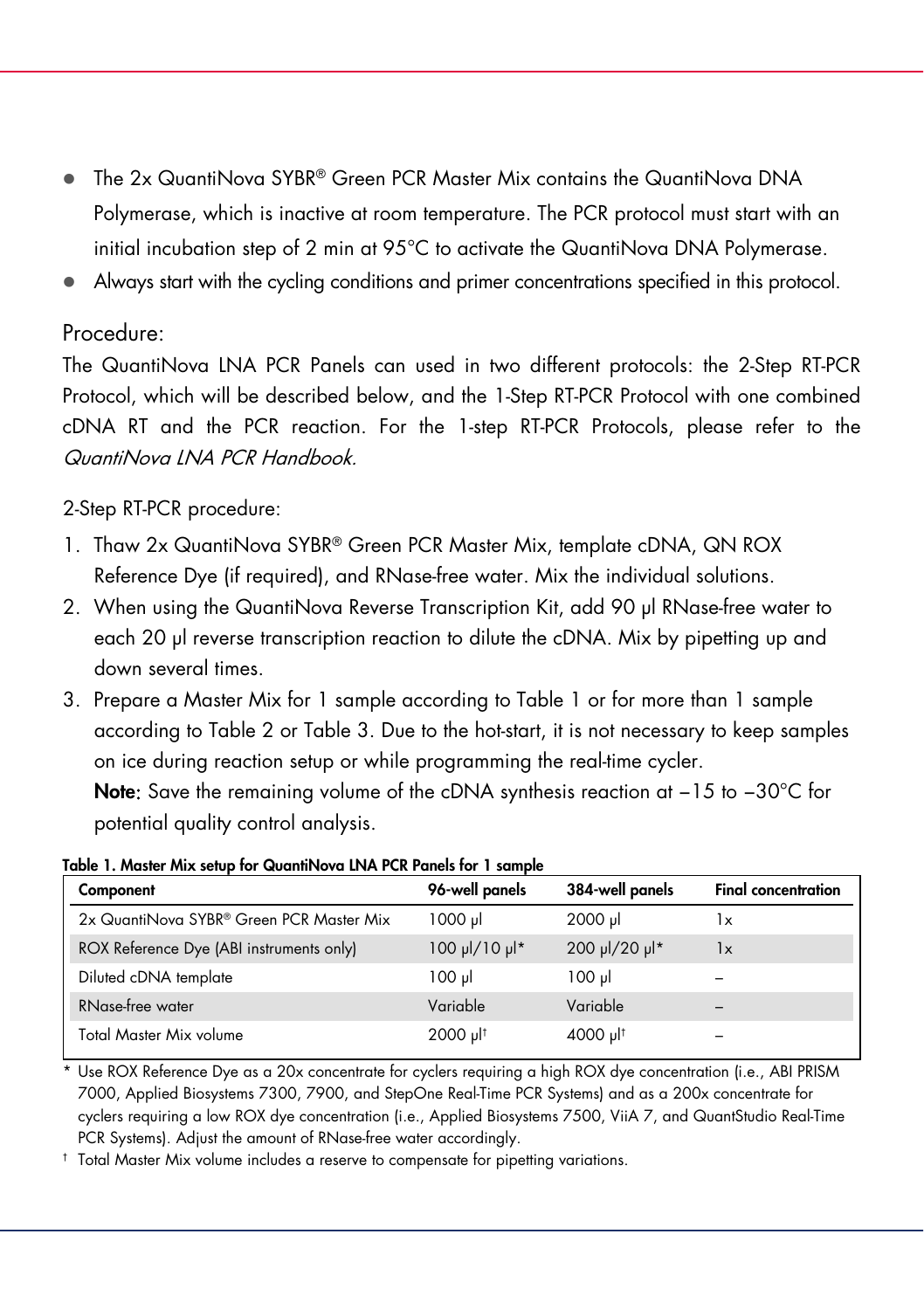| Component                                   | 2 samples<br>(48 wells per sample) | 4 samples<br>(24 wells per sample)   | 8 samples<br>(12 wells per sample) | Final<br>concentration |
|---------------------------------------------|------------------------------------|--------------------------------------|------------------------------------|------------------------|
| 2x QuantiNova SYBR®<br>Green PCR Master Mix | 520 µl                             | $280$ pl                             | $160$ pl                           | 1x                     |
| ROX Reference Dye (ABI<br>instruments only) | $52 \mu$ /<br>$5.2 \text{ pl}^*$   | $28 \mu$ /<br>$2.8 \mu$ <sup>*</sup> | $16 \mu$<br>$1.6 \mu$ <sup>*</sup> | 1x                     |
| Diluted cDNA template                       | 100 µl                             | 100 µl                               | $100 \mu$                          |                        |
| <b>RNase-free water</b>                     | Variable                           | Variable                             | Variable                           |                        |
| Total Master Mix volume                     | $2 \times 1040 \text{ pl}^+$       | $4 \times 560 \text{ pl}^+$          | $8 \times 320 \text{ pl}^+$        |                        |

Table 2. Master Mix setup for QuantiNova LNA PCR Flexible Panels and Custom Panels for more than 1 sample per 96-well plate/Rotor-Disc® 100

\* Use ROX Reference Dye as a 20x concentrate for cyclers requiring a high ROX dye concentration (i.e., ABI PRISM 7000, Applied Biosystems 7300, 7900, and StepOne Real-Time PCR Systems) and as a 200x concentrate for cyclers requiring a low ROX dye concentration (i.e., Applied Biosystems 7500, ViiA 7 and QuantStudio Real-Time PCR Systems). Adjust the amount of RNase-free water accordingly.

† Each Master Mix includes a reserve of at least 4 single reaction volumes (80 µl for 96-well plates and 40 µl for 384-well plates) to compensate for pipetting variations.

#### Table 3. Master Mix setup for QuantiNova LNA PCR Flexible Panels and Custom Panels for more than 1 sample per 384-well plate

| Component                                   | 2 samples<br>(192 wells)<br>per sample) | 4 samples<br>(96 wells<br>per sample) | 8 samples<br>(48 wells<br>per sample) | 16 samples<br>$(24 \text{ wells})$<br>per sample) | Final<br>concentration   |
|---------------------------------------------|-----------------------------------------|---------------------------------------|---------------------------------------|---------------------------------------------------|--------------------------|
| 2x QuantiNova SYBR®<br>Green PCR Master Mix | lu <sub>000</sub>                       | 500 µl                                | $260$ pl                              | 140 µl                                            | 1x                       |
| ROX Reference Dye (ABI<br>instruments only) | $100 \mu$ /<br>$10 \mu$ <sup>*</sup>    | 50 µl/5 µl*                           | $26 \mu$ /2.6 $\mu$ <sup>*</sup>      | $14$ µ /1.4 µ *                                   | 1x                       |
| Diluted cDNA template                       | $100 \mu$                               | 100 µl                                | $100 \mu$                             | $100 \mu$                                         |                          |
| RNase-free water                            | Variable                                | Variable                              | Variable                              | Variable                                          |                          |
| Total Master Mix volume                     | $2 \times 2000 \mu$ <sup>†</sup>        | $4 \times 1000 \mu$ <sup>†</sup>      | $8 \times 520 \text{ pl}^+$           | 16 x 280 µl <sup>†</sup>                          | $\overline{\phantom{0}}$ |

Use ROX Reference Dye as a 20x concentrate for cyclers requiring a high ROX dye concentration (i.e., ABI PRISM 7000, Applied Biosystems 7300, 7900, and StepOne Real-Time PCR Systems) and as a 200x concentrate for cyclers requiring a low ROX dye concentration (i.e., Applied Biosystems 7500, ViiA 7 and QuantStudio Real-Time PCR Systems). Adjust the amount of RNase-free water accordingly.

† Each Master Mix includes a reserve of at least 4 single reaction volumes (80 µl for 96-well plates and 40 µl for 384-well plates) to compensate for pipetting variations.

4. Mix the reaction mix thoroughly and dispense 20 μl per well (for 96-well formats) or 10 μl per well (for 384-well formats) into the PCR plates.

Note: The experiment can be paused at this point. Store the reactions protected from light at 2–8°C for up to 24 h.